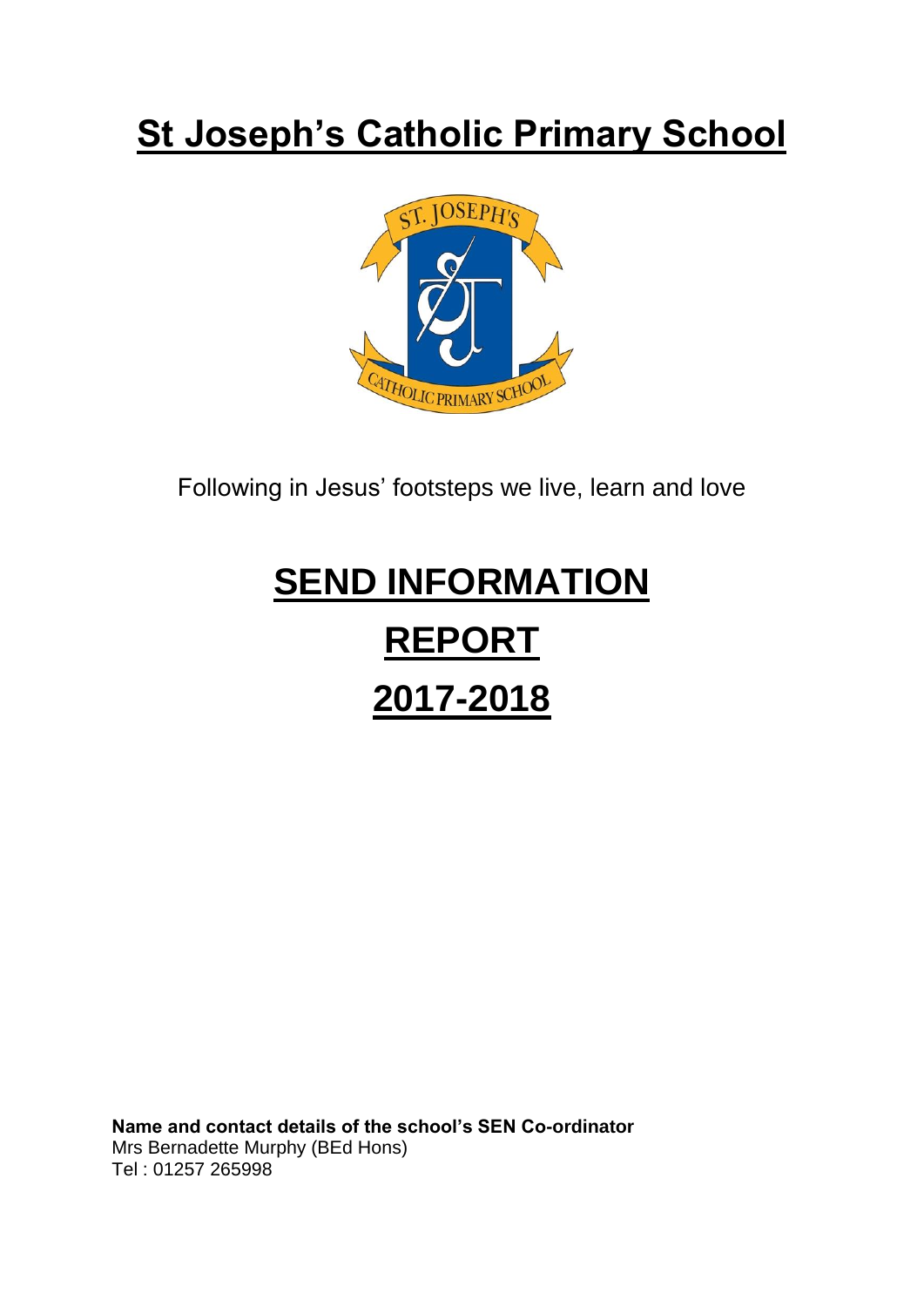Welcome to our Send Information Report which is part of the Lancashire Local Offer for learners with Special Needs and Disability (SEND). This information is updated annually.

# **The kinds of special educational needs for which provision is made at St Joseph's:**

St Joseph's Catholic Primary School is a mainstream school where each child is encouraged to learn and develop their uniqueness and potential through following in Jesus' footsteps. All our children are expected to try their best which ensures the best possible outcomes for everyone including our children with SEND.

We use the four broad areas of need in order to assess and identify pupils with SEND.

- Communication and Interaction
- Cognition and Learning
- Social, emotional and mental health difficulties
- Sensory and/or physical needs

**Communication and Interaction:** This includes children with speech and language delay, impairments or disorders and specific learning difficulties such as dyslexia, dyscalculia, dyspraxia, hearing impairment, and those who demonstrate features within the autistic spectrum.

**Cognition and Learning:** This includes children who demonstrate features of moderate, severe or profound learning difficulties or specific learning difficulties such as dyslexia, dyscalculia, dyspraxia.

**Social, Mental and Emotional Health:** This includes children who may be withdrawn or isolated, disruptive, hyperactive or lack concentration.

**Sensory and/or Physical Needs:** This includes children with sensory, multisensory and physical difficulties such as hearing/visual impairment.

# **How does the school know if children need extra help and what should I do if I think my child may have special educational needs (SEND)?**

It is very important that SEND are identified at an early stage. We gather information to support early identification in a number of ways such as :

- Information from outside agencies involved with your child
- Information from previous school or nursery
- Concerns raised by class teacher or parents

• Recognition of slow rate of progress in whole school tracking systems Class teacher's may recognise that a child is having difficulties in one or more of the four broad areas and the first response to this will be high quality, differentiated teaching targeted at their area of weakness. Where progress continues to be less than expected, the teacher, working with the SENCo, will begin to assess whether the child has SEND. Evidence will be gathered which will include the views of the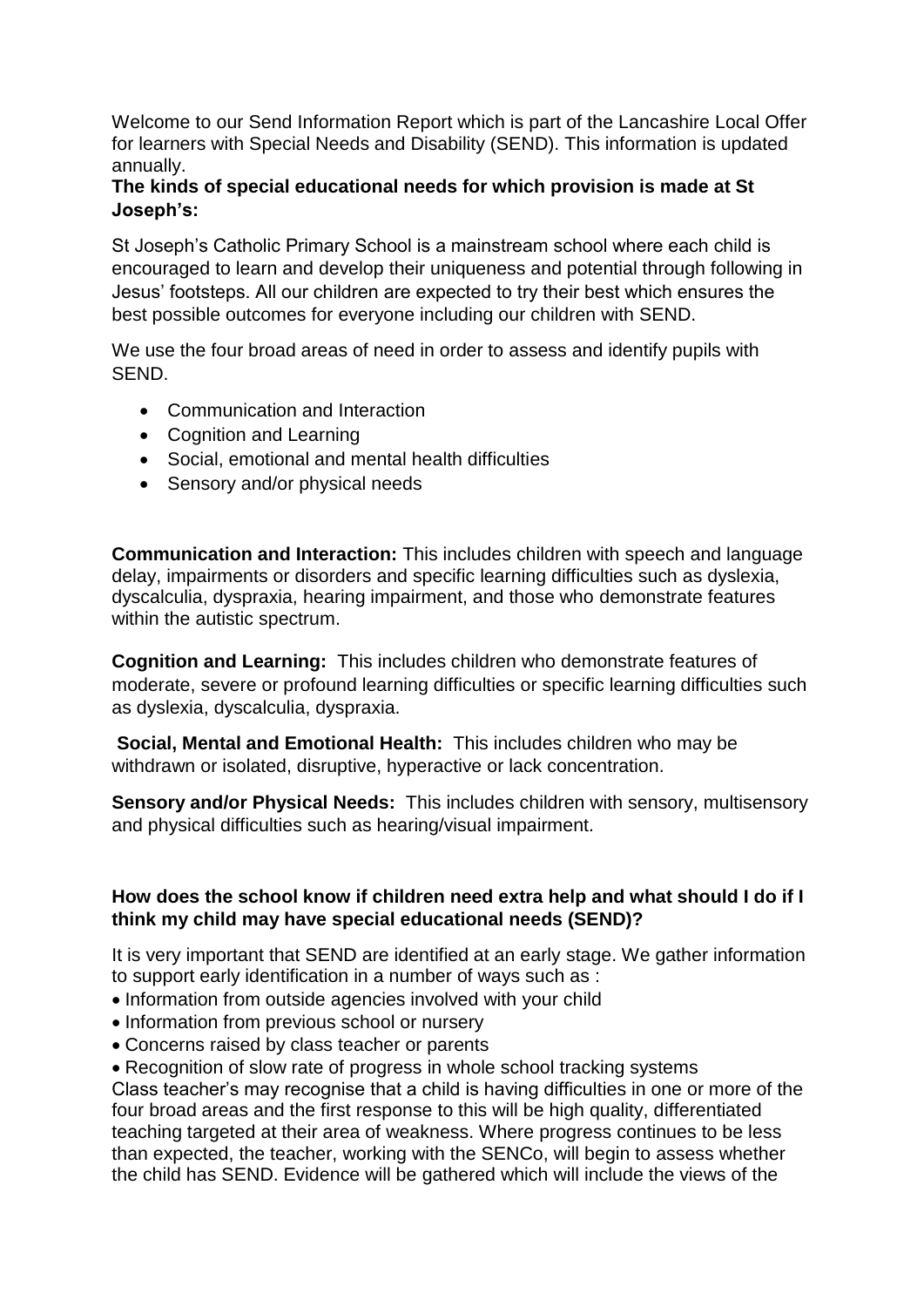pupil and their parents. This will help determine the support that is needed and whether it can be provided by the school or whether something different or additional is required. If you have concerns that your child may have special educational needs, you should firstly contact your child's class teacher and discuss this with them. The class teacher will share this information with the school's SENCo (Mrs Bernadette Murphy) and actions will be taken to ensure the best possible outcomes for your child.

# **How does the school make provision for pupils with SEND whether or not pupils have EHC plans and how does the school evaluate the effectiveness of its provision for such pupils?**

#### **What are the school's arrangements for assessing and reviewing progress of pupils with SEND?**

The class teacher and SENCo will consider all of the information gathered from within school about the pupil's progress. This may also include when appropriate, more specialised assessments from external agencies and professionals. As part of this information gathering process, we will have discussions with the pupil and their parents in order to develop a good understanding of the pupil's areas of strength and difficulty. Where it is decided that a pupil does have SEN, the decision will be recorded in the school records, the SEND register and the pupil's parents will be formally informed that special educational provision is being made. The aim of formally identifying a pupil with SEND is to help ensure that effective provision is put in place and so remove barriers to learning. The support provided consists of a four part process: Assess-Plan-Do-Review. This graduated approach is called SEND support. The assess, plan and do part of this cycle is as detailed above with the addition of planning for the correct support to achieve the best outcomes and then deciding on the deployment of staff to carry out the appropriate support effectively. The external agencies and professionals that we have access to include :

- Physiotherapy services
- Occupational therapy services
- Speech and language therapy services
- Educational psychology services
- Children and adolescent mental health services
- Family support services for domestic abuse, family support, parenting programmes and emotional health and wellbeing.

The review part of the cycle is carried out informally daily and weekly through discussions between staff in school, and is reviewed formally every half term/term when the targets on your child's plan are evaluated to ensure that the desired outcomes have been achieved. This will be shared with you and your child and a new set of achievable targets will be decided on. You will have the opportunity to have a formal meeting with your child's class teacher to discuss the effectiveness of the provision every half term upon request. If this is not requested then the evaluations and new targets will be sent home. You may make an appointment with the class teacher or SENCo to discuss the provision being made for your child at any time by appointment.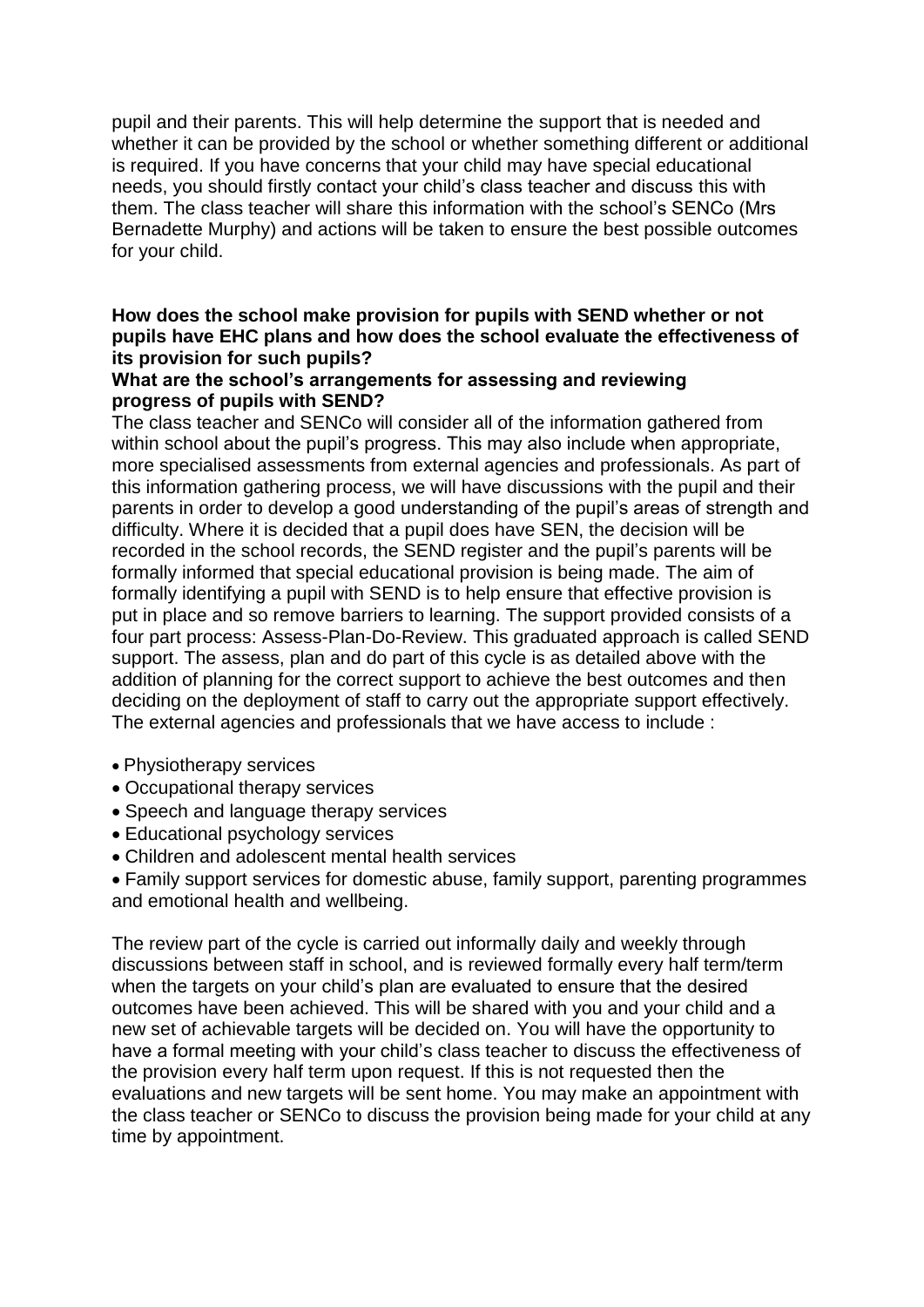## **How will both you and I know how my child is doing and how will you help me?**

At St Joseph's we operate an open door policy, which means that you may discuss your child's needs with us at any time before and after school, or by appointment for a more formal discussion.

If we have concerns that your child may have SEND, we will have an initial meeting with you to discuss this as described above in the assess section. Your child will then have an individual education plan (IEP) which has a set of targets aimed at their weaknesses, that are expected to be achieved within a 6 week (or half termly) period. We will always share these targets with you, explain how we are going to put support in place in school to help your child to achieve these targets in school, and explain how you can help your child to work towards these targets at home. After the 6 week period, we will evaluate the targets and again share the evaluation with you, either by letter or by an appointment with the teacher and/or SENCo in school. You must request this appointment otherwise the evaluation and new targets will be sent home. Class teacher's or SENCo may invite you into school to discuss your child's progress throughout the year, and there are two parent's evenings (one in the autumn term and one in the spring term) followed by a report in the summer term, where you will have the opportunity to discuss how your child is doing.

We will always share information with you on different services and information that you may be able to access that we feel may benefit your child or family. Information for parents is always available on our school website, and we have a range of leaflets available in the entrance area. The school's SEND policy is a lengthy document, however there is a wealth of information regarding how we can support you and your child with your child's learning.

This is available on the school's website or a hard copy can be requested via the office. We can also offer support to you as a family if you wish to access services for support with domestic violence, family support, parenting programmes and emotional health and wellbeing. If you would like further information on how to access support for any of these services, please speak to the school's SENCo – Mrs Bernadette Murphy or any member of staff.

We are a very caring and understanding staff who operate within the Catholic ethos of this school and all requests will be treated in the strictest of confidence and may help us to understand how we can support your child or family better in school. The parent partnership service is a free service offered by Lancashire County Council to provide support for families of children with SEND. They can be contacted on 0300 1236706.

# **How will the school staff support my child? How will the curriculum be matched to my child's needs?**

We will have an initial meeting with you, class teacher and SENCo, to discuss your child's SEND and how we are going to meet your child's needs. We will also discuss at this point how we aim to do this. We use targets called SMART targets which are specific to the objectives in the National Curriculum and filtered down into bitesize chunks that should be able to be achieved within the 6 week timeframe. SMART is an acronym for Specific, Measurable, Achievable, Realistic, Timely. We will use a range of teaching styles to adapt to your child's preferred learning needs. Your child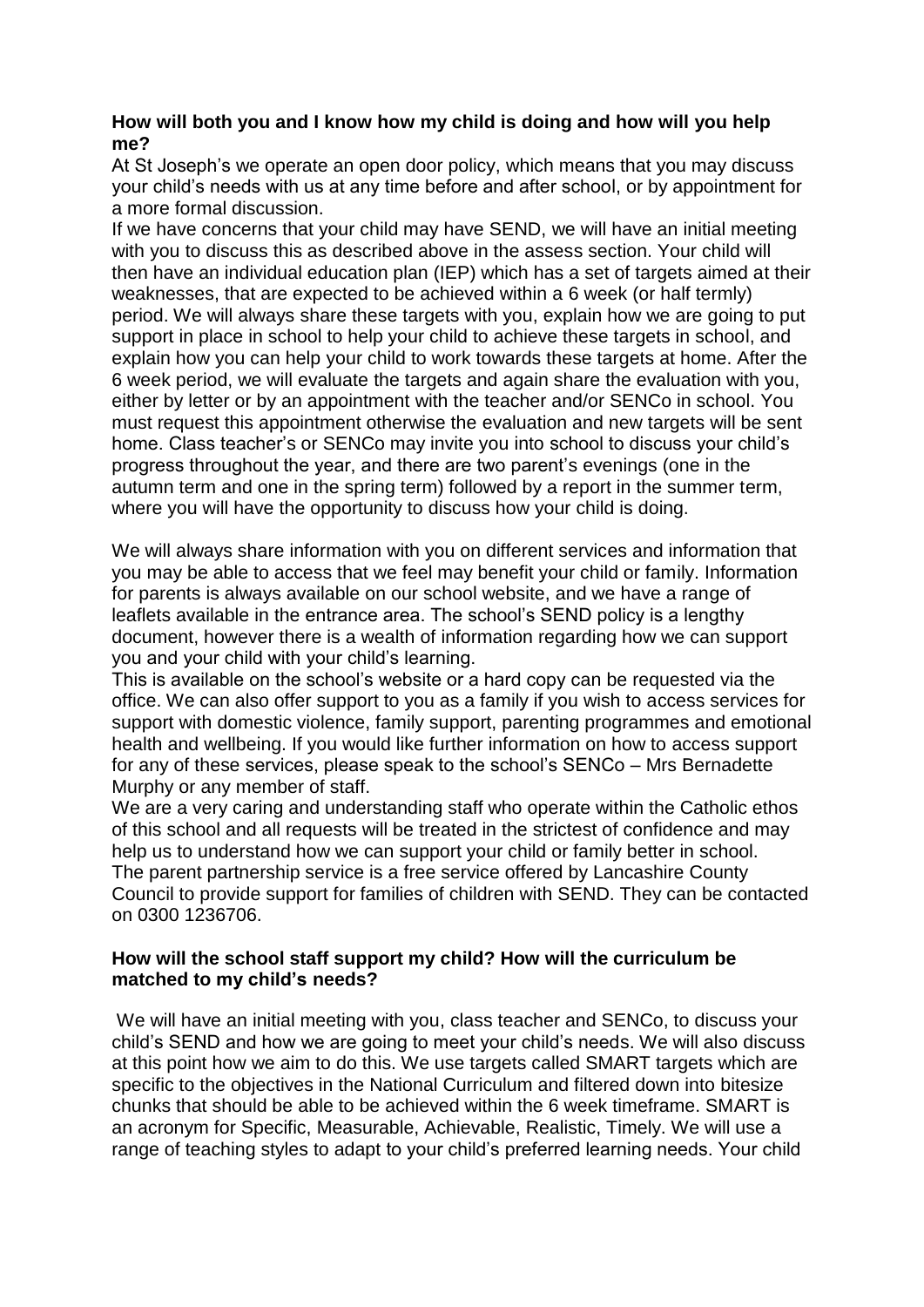may be a predominantly audio, visual or kinaesthetic learner. We will take account of this and adapt our teaching as necessary.

The deployment of school staff will have been considered in the; assess and plan section of the graduated response for SEND support and will also be detailed in the "who will do this" section of your child's IEP. The person who is delivering the provision for your child will remain under the strict instruction of the class teacher and SENCo at all times, and it is the class teacher's responsibility to ensure that all provision is delivered effectively. The class teacher is accountable for your child's progress towards the targets identified on their IEP.

### **How is the decision made about the type and how much support my child will receive?**

We have an experienced staff at St Joseph's, who between them have a variety of strengths in certain subjects . When considering the type of SEND need that is applicable to your child, we will firstly consider the strengths and expertise of the staff that we have available in school. If we feel that your child's needs can be met through the appropriate deployment of staff, then this will be discussed with you before your sign your child's IEP. If we feel that we need extra advice about your child's SEND from external agencies, such as medical professionals. This will also be discussed with you, and outside agencies will visit your child either at home, at clinics or in school to assess your child's needs, and decide on an appropriate programme of action. This may mean that the professional works with staff in our school to provide the best possible outcomes for your child. Any recommendations that are made to school from outside agencies including the frequency of the support are also included in your child's IEP as a SMART target.

The majority of children will have their needs met through the assess-plan-do-review cycle, however if a child has lifelong or significant difficulties they may undergo a Statutory Assessment Process which is usually requested by the school but can be requested by a parent. This will occur where the complexity of need or a lack of clarity around the needs of the child are such that a multi-agency approach to and identifying resources, is required and school, in consultation with parents will apply to Lancashire County Council for a statutory assessment leading to an EHC plan. Lancashire County Council has a seven step EHC Plan pathway for considering a referral for an EHC plan which can be viewed in the SEN policy on the school's website or by requesting a hard copy via the school's office.

If your child has SEN, arrangements may need to be made in order for your child to access certain tests such as SAT's in primary school. The Headteacher ensures that all pupils with SEN have appropriate access to exams and other assessments, including an application for extra additional time, to dis-apply pupils from exams or to have support in the form or a 'reader' or 'writer'.

### **How will my child be included in activities outside the school classroom including school trips?**

The school will only use companies to deliver extra-curricular activities who have a policy of full inclusion for all pupils. Company policies are checked and verified before any service level agreements are signed. Coaching/teaching staff are provided with details of specific needs before any activity commences. The school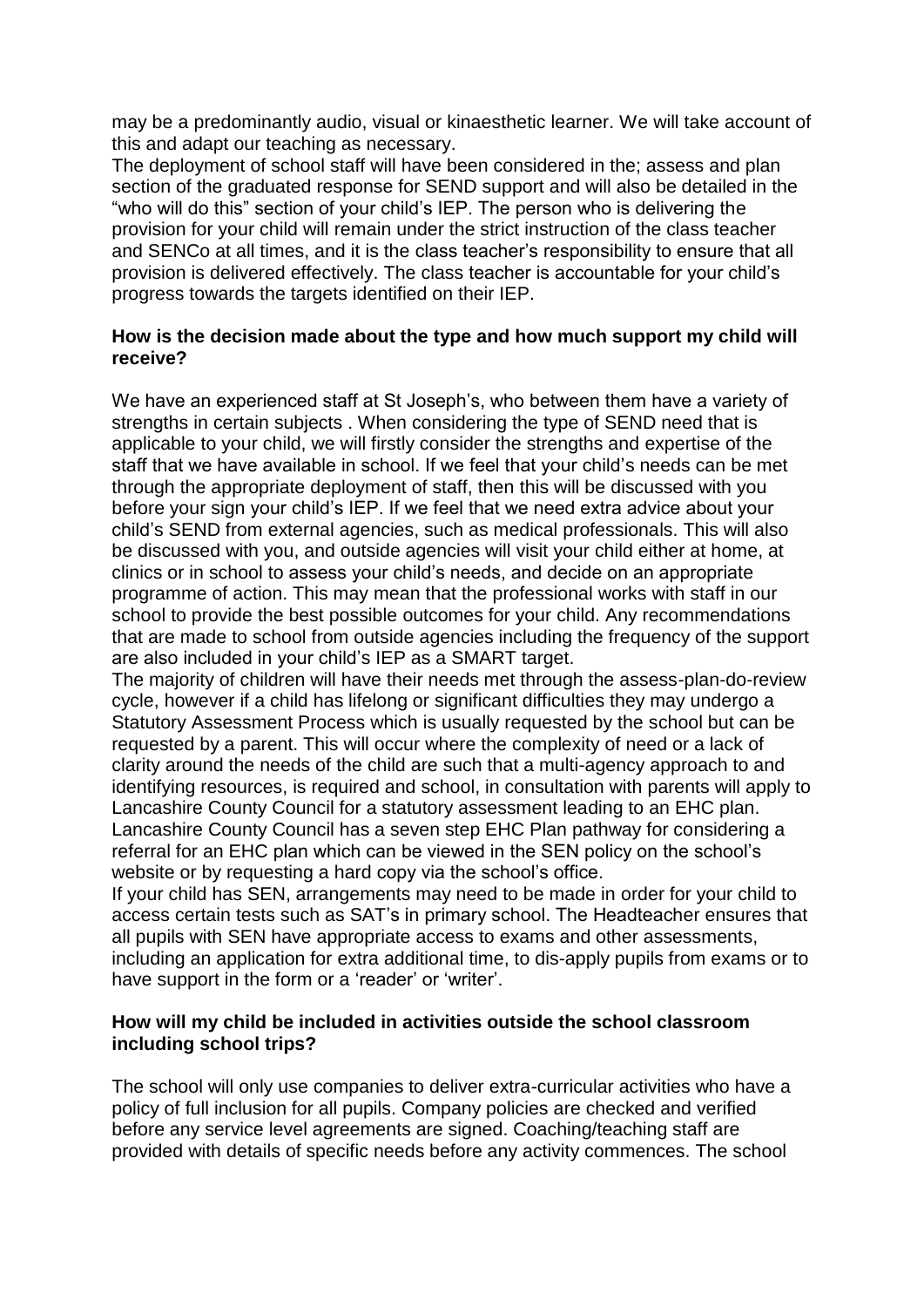would seek to arrange adult supervision where necessary and appropriate, whether this be parental support or staff supervision.

When planning educational visits which involve children with SEND, parents are included in the planning process where necessary and appropriate at an early stage to assist in overcoming potential barriers to ensure that the children are able to be included as much as reasonably possible.

The school will endeavour to provide appropriate provision and supervision for pupils with specific needs during periods outside the classroom. This may be 1:1 supervision for children with physical disabilities who receive such supervision in class, or arrangements will be a made for children to play small group games in specific areas of the playground where appropriate.

### **What support will there be for my child's overall wellbeing?**

Health and therapy services are available in school. These include the school nurse visits in Reception and Year 6 which monitor weight and height. Hearing and vision are tested in Year 1.

Care plans are put in place for those children who require them. They are devised with parents and health professionals. All relevant staff are made aware of the content of the cared plans for individual children and any specific training required takes place for the appropriate members of staff.

The school offers a child-centred approach when dealing with social and emotional issues, and all staff are fully committed to this. At St Joseph's we employ full time a learning mentor and family worker – Lorna Sherrard. We are also able to signpost families to appropriate services that can offer support to both child and family to deal with social and emotional issues. Referrals can be made to early support when appropriate.

The school is able to administer medicine and have a policy and procedure to ensure this is done with safety and practicalities in mind. Medicines are stored securely. The school has a graduated approach to behaviour and discipline, as described in the behaviour policy. Here at St Joseph's we discourage leave during term time and we provide rewards for excellent attendance. Parents requesting leave must do so in letter to the headteacher.

Safeguarding is of the highest priority and clear safeguarding policies and procedures are strictly adhered to. All staff receive at least Level 1 training in Safeguarding, and DSPs are in place and regularly receive updated training. Children are able to contribute their views to their overall well-being through IEP review meetings and informal discussions with members of staff.

Appropriate staff are First Aid trained and are aware of how to deal with medical emergencies, should this matter arise. Children with potential for specific emergencies, such as children with severe allergies, or epilepsy have care plans and details of how to act in the case of an emergency. All relevant staff are fully trained to administrate appropriate emergency medication, such as epipens / epilepsy medication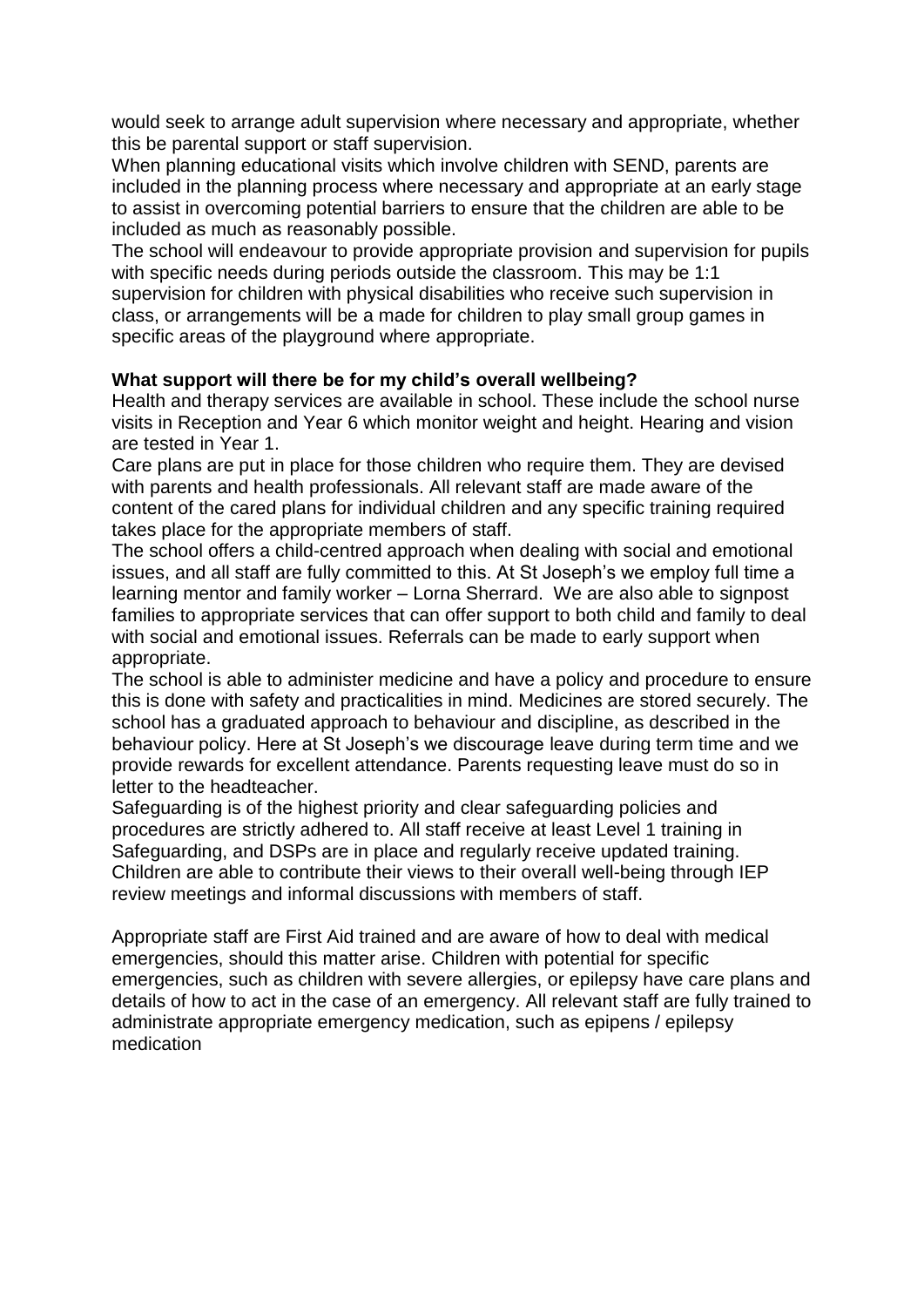# **What specialist services and expertise are available at or accessed by the school?**

### **What training have the staff supporting SEND had or what training are they having?**

The school has a designated SENCO, Bernadette Murphy, who works closely with Kathy Blackledge (Headteache)r and Lorna Sherrard (learning mentor and family worker) to ensure provision for all children. Bernadette Murphy is a full time class teacher so SENCO is an additional responsibility.

The school accesses specialisms through;

**therapy services, speech and language therapy services, school nurse, educational psychologists, and children and adolescent mental health services (CAMHS)** and can refer pupils to these services with parental permission, via single point referral for some services or via a common assessment framework (CAF) for other services. We also have the option to purchase advice and resources from a specialist teacher – Ann Walmsley. This referral process, or request for support is usually carried out by the school's SENCo after consultation with the Headteacher, class teacher, pupil and parents.

# **Information about how equipment and facilities to support children and young people with SEND will be secured?**

School apply to the LEA for equipment using an SEQ1 form to request equipment that costs above a certain threshold. This equipment is then provided to school via LEA stores. The equipment is returned to the LEA when no longer needed. Due to the nature of Catholic schools, we are able to apply to the Archdiocese for LCVAP funding to make reasonable alterations to the school building where children with SEND may be exposed to health and safety risks. We also have a nominal amount of money delegated to school via the LA to support equipment and facilities to support children with SEND.

# **Supporting Children Emotionally**

At St Joseph's, the emotional and pastoral support of all our pupils, including those with SEND, is paramount. Where extra support is required emotionally we have a learning mentor who works closely to support children on a 1:1/small group basis.

Behaviour is dealt with though the whole school system. All children are expected to comply with the behaviour policy. The school is aware that sometimes children need extra support which may be through personalised behaviour plans, working with the parents and working with the Learning Mentor

# **Bullying**

Staff must remain vigilant about bullying behaviours as children with SEND may not be aware that they are being bullied; because they may be too young or have a level of Special Educational Needs which means that they may be unable to realise what others may be doing to them. Should any bullying occur within the context of SEND then we would follow procedures as outlined in our anti-bullying policy and where necessary would make adaptations to meet each individual child's needs.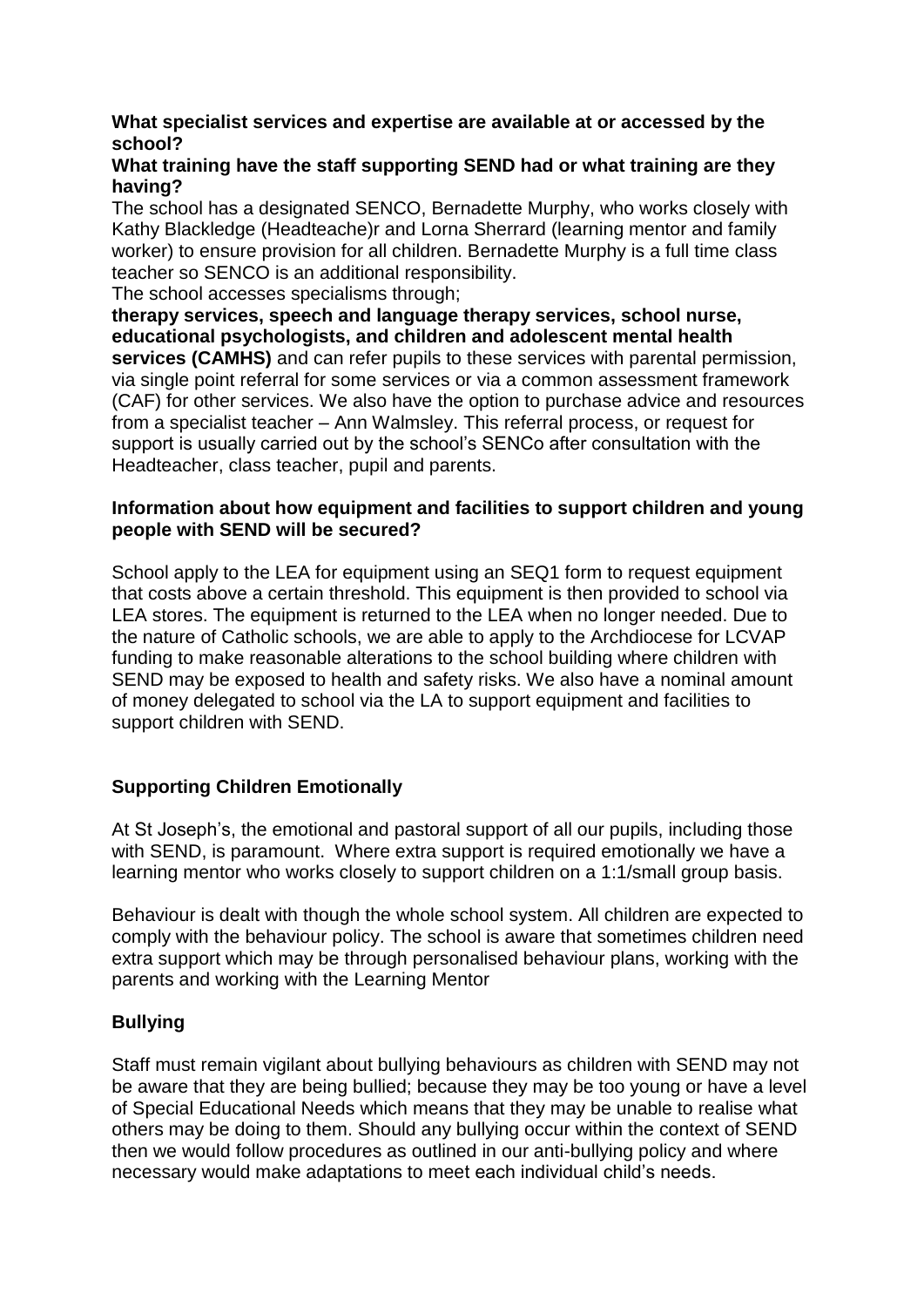#### **How accessible is the school both indoors and outdoors? Accessibility of the school environment**

We are a very welcoming school with friendly staff who form good relationships with pupils and parents, and are very accommodating. The school is fully accessible, a designated disabled parking space close to the school main entrance, a lift so that all areas of the school can be accessed. Access to a changing table and shower.

# **Access to information**

We encourage parents to meet regularly with the class teacher and/or SENCo so that information can be shared. Parents are encouraged to access information and services that school feel would benefit their child/family.

The school office area has a collection of leaflets, information and advice on services that can be accessed.

A weekly newsletter and termly class newsletter is sent home and available on the school website. This can be enlarged or translated if requested.

We ensure that all information is accessible to all interested parties and our school is happy to explore other means of making information accessible to parents, such as and other languages should this be required. This request should be made via the school office if required.

# **Accessibility of provision**

Many of our resources have pictures and words to support children's access to them. We explore alternative ways of presenting activities such as coloured overlays to reduce visual stress. We have a wide range of reading books that are carefully selected to capture the interest level of older children, whilst still being phonetically decodable for children who may have difficulties with learning how to read. We have a wide range of resources such as games and software programmes, specifically designed to support children's learning across the four areas in relation to pupils with SEND. Communication and interaction, cognition and learning social, emotional and mental health difficulties and sensory and/or physical needs. Staff have worked alongside many health professionals who have recommended such resources and are proficient in using these with children who may need access to such resources as part of their special educational provision.

We have access to ipads and laptops and many software programmes and apps have been purchased to meet specific needs. Specialised equipment is purchased or provided by the LA for children whom it is required.

Equipment such as supportive seating, standing frames, walkers, frames and changing bed can be provided by the LA.

# **How are parents of children with SEN involved in the school and how can I get involved?**

### We have an active PTA

We have an open door policy which means that teachers are available before or after school, by phone, email or letter or by appointment via the school office. There are many ways that you can get involved with the school. Some examples are

• Reading the weekly newsletters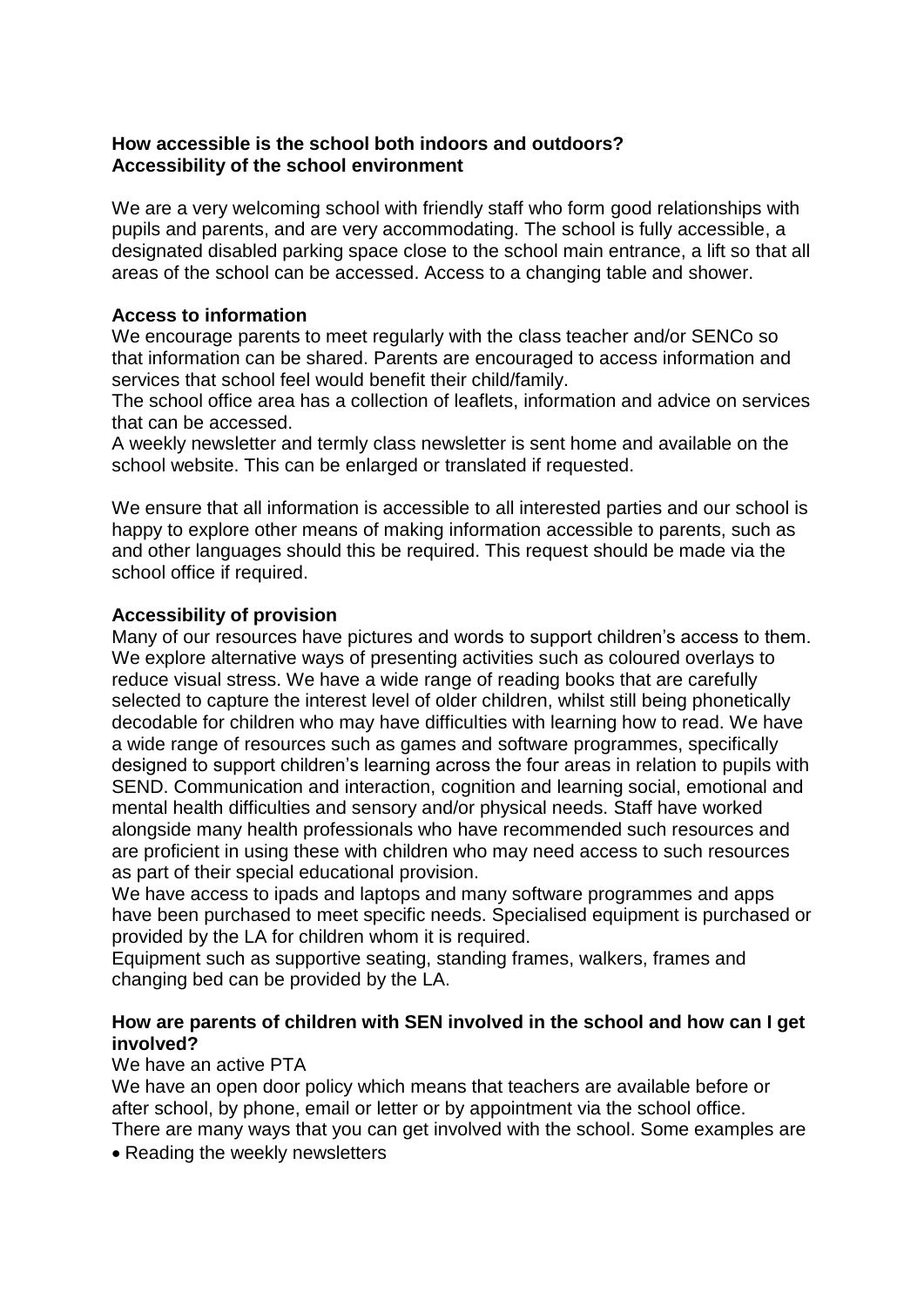Reading termly curriculum newsletters which outlines the programmes of study your child will be following

 Accessing the school website which is frequently updated with information about what is going on at school

- Attending parents evenings twice per year
- Reading your child's end of year report

 Attending curriculum evenings such as reading, phonics, maths, e-safety, SAT's information meetings and residential trip meetings

- Attending open days
- Volunteering as a parent helper in school

#### **Who can I contact for further information?**

Headteacher head@st-josephs-chorley.lancs.sch.uk 01257 265998 SENCo b.murphy@st-josephs-chorley.lancs.sch.uk 01257 265998 SEN governor: Chris Jenner

#### **How will the school consult with my child and how will they be involved in their education?**

School will consult with child and parents with SEND on a regular basis both formally and informally. IEP targets will be reviewed half-termly, where the child has the opportunity to discuss the effectiveness of their target and what is, or isn't, working for them. Children with Statement and/or EHC plans actively contribute to Annual attend the meetings. Children have opportunities to communicate with staff as part of everyday activities. The SENCo plays an active role when mediating between agencies and services to ensure that communication is effective and the child remains the centre and focus.

#### **How are arrangements made by the governing body relating to the treatment of complaints from parents of pupils with SEN concerning the provision made at school.**

Should a parent or carer have a concern about the special educational provision made for their child, they should in the first instance discuss this with the class teacher. If the concern continues then the SENCo and class teacher should further discuss the concern with the parent or carer. If the concern cannot be resolved at this stage, it should be brought to the notice of the Headteacher. In the unlikely event that the difficulty is unable to be resolved, the parent or carer's concerns should be put in writing to the SEN Governor.

Parents also have the right to contact the LEA and the Parent Partnership Team based at the Area Education Office (South), East Cliff, Preston, Lancashire.

**How the governing body involves other bodies, including health and social services, LA support services and voluntary organisations in meeting the needs of pupils with SEN and in supporting the families of such pupils :**

### **Speech and Language Therapy Services**

Croston House Lancashire Business Park Centurion Way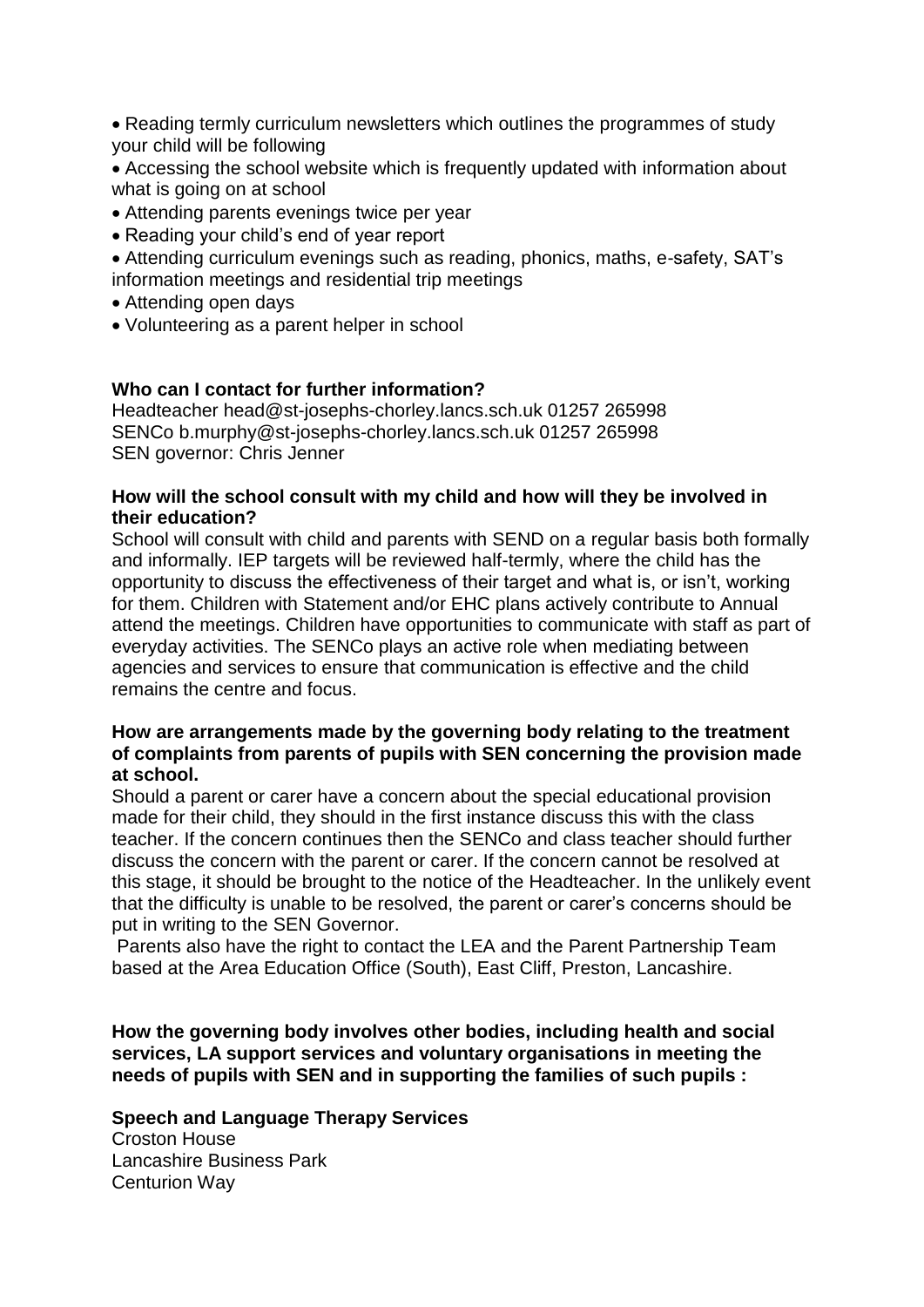# Leyland PR26 6TR 01772 644512 **Referral through school via single point referral form (no CAF required unless multiagency)**

# **Occupational Therapy**

Children's Therapy Services Lancashire Business Park Centurion Way Leyland PR26 6TR 01772 644498 **Referral through school via single point referral form (no CAF required unless multiagency)**

# **Physiotherapy**

Children's Therapy Services Lancashire Business Park Centurion Way Leyland PR26 6TR 01772 644498 **Referral through school via single point referral form (no CAF required unless multiagency)**

# **CAMHS**

Child Development Centre Shawbrook House Balcarres Road Leyland PR25 3ED 01772 644644

#### **Referral through school via a CAF Educational Psychologist**

Nicky Williamson 4th Floor Joint Divisional Offices East Cliff Preston PR1 3JT 01772 531818 **Referral via portal, needs parental permission, CAF for multi-agency School Nurse** 01772 644676 **Parent Partnership** via LCC website online service referral form 0300 123 6706